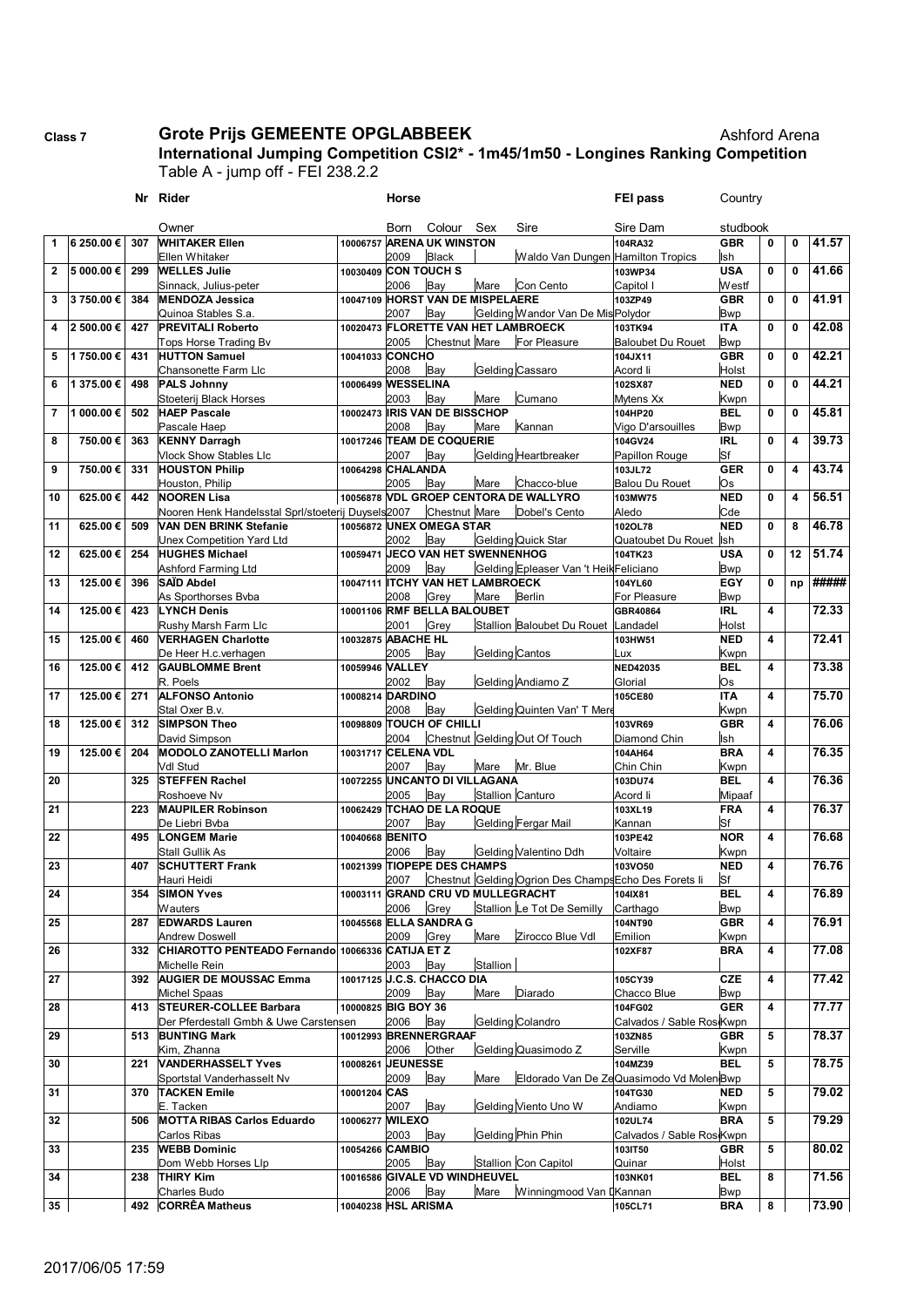|    |     | Nr Rider                                                                                     |                       | Horse          |                                   |                          |                                          | FEI pass                                                    | Country                 |     |        |
|----|-----|----------------------------------------------------------------------------------------------|-----------------------|----------------|-----------------------------------|--------------------------|------------------------------------------|-------------------------------------------------------------|-------------------------|-----|--------|
|    |     | Owner                                                                                        |                       | <b>Born</b>    | Colour                            | Sex                      | Sire                                     | Sire Dam                                                    | studbook                |     |        |
| 36 | 387 | Fabio De Arruda Martins<br><b>ANDERSSON Antonia</b>                                          | 10047067 INOUK P      | 2007           | Bay                               | Mare                     | Orame                                    | Chin Chin<br>104HI33                                        | <b>Bh</b><br><b>SWE</b> | 8   | 74.00  |
|    |     | Ludo Philippaerts                                                                            |                       | 2008           | Bay                               | Mare                     | Thunder Van De ZuiDarco                  |                                                             | <b>Bwp</b>              |     |        |
| 37 | 504 | <b>MARIÑAS SOTO Antonio</b>                                                                  | 10018739 DIAMONDLOMA  |                |                                   |                          |                                          | 105HL67                                                     | <b>ESP</b>              | 8   | 74.19  |
|    |     | Mr Antonio Marinas Soto                                                                      |                       | 2008           | Bay                               |                          | Numero Uno                               | Animo                                                       | Kwpn                    |     |        |
| 38 | 376 | <b>KRAMER Siebe</b><br>Stoeterij Black Horses                                                |                       | 2007           | 10006883 ZIZI DONALDSON<br>Bay    | Mare                     | Quidam De Revel                          | 104NJ72<br>Caletto lii                                      | <b>NED</b><br>Holst     | 8   | 75.72  |
| 39 | 482 | LICKHAMMER Erika                                                                             |                       |                | 10008468 UGO DE LA TOUR VIDAL     |                          |                                          | 103WB63                                                     | <b>SWE</b>              | 8   | 76.06  |
|    |     | Top Rider Ab                                                                                 |                       | 2008           |                                   |                          | Chestnut Gelding Ogano Sitte             | Calvaro                                                     | Sf                      |     |        |
| 40 | 454 | <b>CAPPONI Francesca</b><br>Handelshuis Schuttert & J.c.p. Van Schipstal                     | 10010018 BRAVOUR      | 2006           | Bay                               |                          | Gelding Namelus R                        | 104CQ82<br>Burggraaf                                        | <b>ITA</b><br>Kwpn      | 8   | 76.12  |
| 41 | 417 | <b>MOORE Stephen</b>                                                                         |                       |                | 10040549 CREAM CARAMEL            |                          |                                          | 104FU10                                                     | <b>IRL</b>              | 8   | 76.61  |
|    |     | <b>Vlock Show Stables Lic</b>                                                                |                       | 2005           | Grey                              | Gelding Canabis          |                                          | Carthago                                                    | <b>Oldbg</b>            |     |        |
| 42 | 270 | ARESU GARCIA OBREGON Carolin 10016967 UNTREPIDE DE PUYCHETY<br>Carolina Aresu Garcia Obregon |                       | 2008           | Bay                               | <b>Stallion Mr Blue</b>  |                                          | 1051083<br>Hand In Glove                                    | <b>ESP</b><br>Sf        | 8   | 76.62  |
| 43 | 202 | <b>WERY Francois</b>                                                                         | 10104602              | <b>JACKPOT</b> |                                   |                          |                                          | 104UY32                                                     | <b>BEL</b>              | 8   | 76.93  |
|    |     | M. Nicolas Billebaut                                                                         |                       | 2009           | Bay                               |                          | Gelding Cicero Z                         | Phillip S                                                   | <b>Bwp</b>              |     |        |
| 44 | 207 | <b>TROSCHKE Frederick</b><br>Sprehe, Jan                                                     | 10018989              | 2003           | <b>COME UNDONE</b><br>Grey        | <b>Stallion Clinton</b>  |                                          | 102TC36<br>Grandeur                                         | <b>GER</b><br>Os        | 8   | 77.42  |
| 45 | 389 | <b>JANSSENS Guy</b>                                                                          | 10015504 EVERT        |                |                                   |                          |                                          | 104XM67                                                     | <b>BEL</b>              | 9   | 78.19  |
|    |     | Jules Huygen & Guyjanssens                                                                   |                       | 2009           | Bay                               |                          | <b>Gelding Amadeus</b>                   | Indoctro                                                    | Kwpn                    |     |        |
| 46 | 265 | <b>MC CAHILL Kerry</b><br>Ecurie Sens O Riel                                                 | 10119027              | 2005           | <b>VATSON SITTE</b><br>Bay        |                          | Stallion Cardento                        | 103JX27<br>Chellano Z                                       | <b>USA</b><br>Sbs       | 9   | 78.32  |
| 47 | 214 | <b>WILSON Grant</b>                                                                          | 10001494 TRIX TRAX    |                |                                   |                          |                                          | 104FB09                                                     | <b>NZL</b>              | 9   | 79.05  |
|    |     | Cbds Team Sa                                                                                 |                       | 2008           | Bay                               |                          | Gelding Carmargue                        | Coriano                                                     | Holst                   |     |        |
| 48 | 345 | <b>ROSENBERG Renek</b>                                                                       | 10068420 FRED         | 2008           | Other                             |                          | Gelding Fighting Fit                     | 104JT17<br>Cheenook                                         | <b>EST</b>              | 9   | 80.08  |
| 49 | 406 | Kristiina Pähn & Erik Aedviir<br><b>DEVOS Pieter</b>                                         | 10006585              | <b>GIND</b>    |                                   |                          |                                          | 103LJ77                                                     | Hann<br><b>BEL</b>      | 10  | 85.22  |
|    |     | Devos Stables                                                                                |                       | 2006           | Grey                              | <b>Gelding Clinton I</b> |                                          | Skippy li                                                   | <b>Bwp</b>              |     |        |
| 50 | 309 | <b>BERRITTELLA Ugo</b>                                                                       |                       |                | 10034694 KOUCHETTE TER GOES Z     |                          |                                          | 105JE99                                                     | <b>BEL</b>              | 12  | 74.12  |
| 51 | 477 | Makrum Jumping Team Sp. Z O.o.<br><b>SPITS Patrik</b>                                        | 10008046 BELLISSIMO Z | 2009           | Grey                              | Mare                     |                                          | 104TN61                                                     | <b>BEL</b>              | 12  | 74.57  |
|    |     | Spits Patrick & Vannitsen Willy                                                              |                       | 2009           | Chestnut Mare                     |                          | Bamako De Muze                           | Chin Chin                                                   | Zang                    |     |        |
| 52 | 449 | <b>SKOLLERUD Marit H.</b>                                                                    |                       |                |                                   |                          | 10024502 SEA COAST CALYPSO V/D ZUUTHOEVE | 104HD83                                                     | <b>NOR</b>              | 12  | 77.69  |
| 53 | 302 | Sea Coast & Gudrun Patteet<br><b>HATTELAND Cecilie</b>                                       |                       | 2008           | Bay<br>10006742 COUGAR Z G&C      |                          |                                          | Gelding Tangelo Van De ZulThunder Van De ZuutSbs<br>104MA04 | <b>NOR</b>              | 13  | 79.28  |
|    |     | Gelin Melanie & Alain Collard                                                                |                       | 2008           | Grey                              |                          | Gelding Calvados Z                       | Nonstop                                                     | Zang                    |     |        |
| 54 | 295 | <b>TOUSSAINT Sarah</b>                                                                       | 10008821              | <b>USCHI</b>   |                                   |                          |                                          | 102ZF38                                                     | <b>BEL</b>              | 13  | 80.14  |
| 55 | 294 | Ecurie Dehez David<br>DENAEYER Julien                                                        | 10032513 ONCLE VANIA  | 2004           | Bay                               | Mare                     | Casall                                   | Capitol I<br>103PC80                                        | Holst<br><b>BEL</b>     | 14  | 82.46  |
|    |     | Peter Schollaert                                                                             |                       | 2002           |                                   |                          | Chestnut Stallion Elan De La Cour        | Elf lii                                                     | Sf                      |     |        |
| 56 | 278 | <b>DIAZ ORTEGA Santiago</b>                                                                  | 10072598 CARLSON      |                |                                   |                          |                                          | 104RS37                                                     | COL                     | 14  | 82.64  |
| 57 | 348 | <b>Buhofer Philipp</b><br><b>MACCHIARELLA Manfredi</b>                                       | 10021465 DELSINO      | 2008           | Bay                               | Gelding Calido I         |                                          | Silvio I<br>104HV96                                         | Hann<br><b>ITA</b>      | 14  | 84.84  |
|    |     | <b>Manfred Stables</b>                                                                       |                       | 2008           | Bay                               | <b>Gelding Lupicor</b>   |                                          | Wellington                                                  | Kwpn                    |     |        |
| 58 | 451 | <b>VAN OLST Mike</b>                                                                         | 10017268 CASUALITY Z  |                |                                   |                          |                                          | 103TN05                                                     | <b>BEL</b>              | 16  | 75.26  |
| 59 | 228 | Stoeterij Zangersheide (10026776)<br><b>CELIKKOL Emre</b>                                    | 10045750 ARDCO HERO   | 2007           | Grey                              |                          | Stallion Cassini li                      | Chellano<br>103OX87                                         | Zang<br><b>TUR</b>      | 17  | 78.41  |
|    |     | Highline Stud - Roex Jos (10944216)                                                          |                       | 2006           | Bay                               |                          | Stallion Radco D Houtveld                | <b>Almox Prints</b>                                         | Sbs                     |     |        |
| 60 | 350 | <b>KONOPACKI Przemyslaw</b>                                                                  | 10079930 QUANTERO 2   | 2006           | Grey                              |                          | Gelding Quantum                          | 104XE63<br>Carthago                                         | <b>POL</b><br>Holst     | 17  | 80.75  |
| 61 | 229 | Pine Hollow Farm<br><b>BORGONJON Gilles</b>                                                  | 10147681 ICARUS       |                |                                   |                          |                                          | 105LR96                                                     | <b>BEL</b>              | 18  | 101.90 |
|    |     | Vv & B Stables (10916117)                                                                    |                       | 2008           | Bay                               |                          |                                          |                                                             | <b>Bwp</b>              |     |        |
| 62 | 247 | <b>WOLF Marcel</b><br><b>Fuchs Gregor</b>                                                    | 10071284 SIELLA       | 2008           | Chestnut Mare                     |                          | Sandro Boy                               | 104HS72<br><b>Baloubet Du Rouet</b>                         | <b>GER</b><br>Os        | 20  | 73.64  |
| 63 | 340 | <b>ALEXANDER Taylor</b>                                                                      |                       |                | 10089798 RYANAIR DE RIVERLAND     |                          |                                          | 102UZ41                                                     | <b>USA</b>              | 24  | 75.99  |
|    |     | Alexander Llc                                                                                |                       | 2005           | Bay                               |                          | <b>Stallion Quick Star</b>               | Papillon Rouge                                              | Sf                      |     |        |
| 64 | 326 | <b>DECKERS Frank</b><br><b>Stal Deckers</b>                                                  | 10010818 JUSTIN 'E'   | 2009           | Bay                               | Mare                     | Namelus-r                                | 104UU93<br>Upsilon Van De HeffirBwp                         | <b>BEL</b>              | 998 | 998.00 |
| 65 | 257 | <b>MURDOCH David</b>                                                                         | 10109286 SENOR D      |                |                                   |                          |                                          | 104YW93                                                     | <b>GBR</b>              | 998 | 998.00 |
|    |     | Spencer Golding & Home Farm Equestrian Cer2005                                               |                       |                | Chestnut                          |                          | Ard Vdl Douglas                          | Fairman                                                     | Aes                     |     |        |
| 66 | 467 | <b>MORSSINKHOF Evy</b><br>Rolf Morssinkhof                                                   |                       | 2005           | 10041864 AUGUSTINUS LAN<br>Other  | Gelding Indoctro         |                                          | 103LG60<br>Nimmerdor                                        | <b>BEL</b><br>Kwpn      | 998 | 998.00 |
| 67 | 243 | <b>DE RUIJTER Anouk</b>                                                                      | 10014942 VEGAS        |                |                                   |                          |                                          | 102RO66                                                     | <b>NED</b>              | 998 | 998.00 |
|    |     | Vrenken F                                                                                    |                       | 2002           | Bay                               |                          | Gelding Phin Phin                        | Rupie Star                                                  | Kwpn                    |     |        |
| 68 | 267 | <b>PROUVE Bert</b><br>Tuerlinckx Lieve                                                       | 10000853              | 2006           | Bay                               | Mare                     | AQUILA VAN DE BERGVIJVERHOEVE<br>Chatman | 104RF52<br>Heartbreaker                                     | <b>BEL</b><br>Sbs       | 998 | 998.00 |
| 69 | 286 | <b>WHITAKER Thomas</b>                                                                       | 10023922 EBELINA W    |                |                                   |                          |                                          | 105EO16                                                     | <b>GBR</b>              | 998 | 998.00 |
|    |     | Laura Ritchie-bland                                                                          |                       | 2009           | Grey                              | Mare                     | Singapore                                | Sydney                                                      |                         |     |        |
| 70 | 338 | <b>ANDRIES Stephanie</b>                                                                     | 10030307 FOR YOU      | 2007           | Grey                              |                          | For Pleasure                             | 104JR78                                                     | <b>BEL</b>              | 999 | 999.00 |
| 71 | 316 | Saigon Bvba<br><b>VOORN Vincent</b>                                                          | 10003048 EXPLOSION    |                |                                   | Mare                     |                                          | 104XV67                                                     | <b>NED</b>              | 999 | 999.00 |
|    |     | P.h.j. Keunen & Stal Hendrix                                                                 |                       | 2009           | Bay                               | <b>Gelding Applaus</b>   |                                          | Numero Uno                                                  | Kwpn                    |     |        |
| 72 | 438 | <b>GREEVE Dominique</b><br>Michael Greeve & Cees Klaver                                      |                       | 2008           | 10006430 D. AMELUSINA R 54<br>Bay | Gelding Tolan R          |                                          | 104PG38<br>Voltaire                                         | <b>NED</b><br>Kwpn      | 999 | 999.00 |
| 73 | 290 | <b>VOLO Cedric</b>                                                                           | 10020556 C LANO JT    |                |                                   |                          |                                          | 104HK33                                                     | <b>BEL</b>              | 999 | 999.00 |
|    |     | Volo Cedric Vaes Martine                                                                     |                       | 2008           | Chestnut Gelding Griseldi         |                          |                                          | Elanville                                                   | Sbs                     |     |        |
| 74 | 282 | <b>AXELSSON Annika</b>                                                                       | 10039932 QUINLOUETTE  |                |                                   |                          |                                          | 104NM18                                                     | <b>SWE</b>              | 999 | 999.00 |